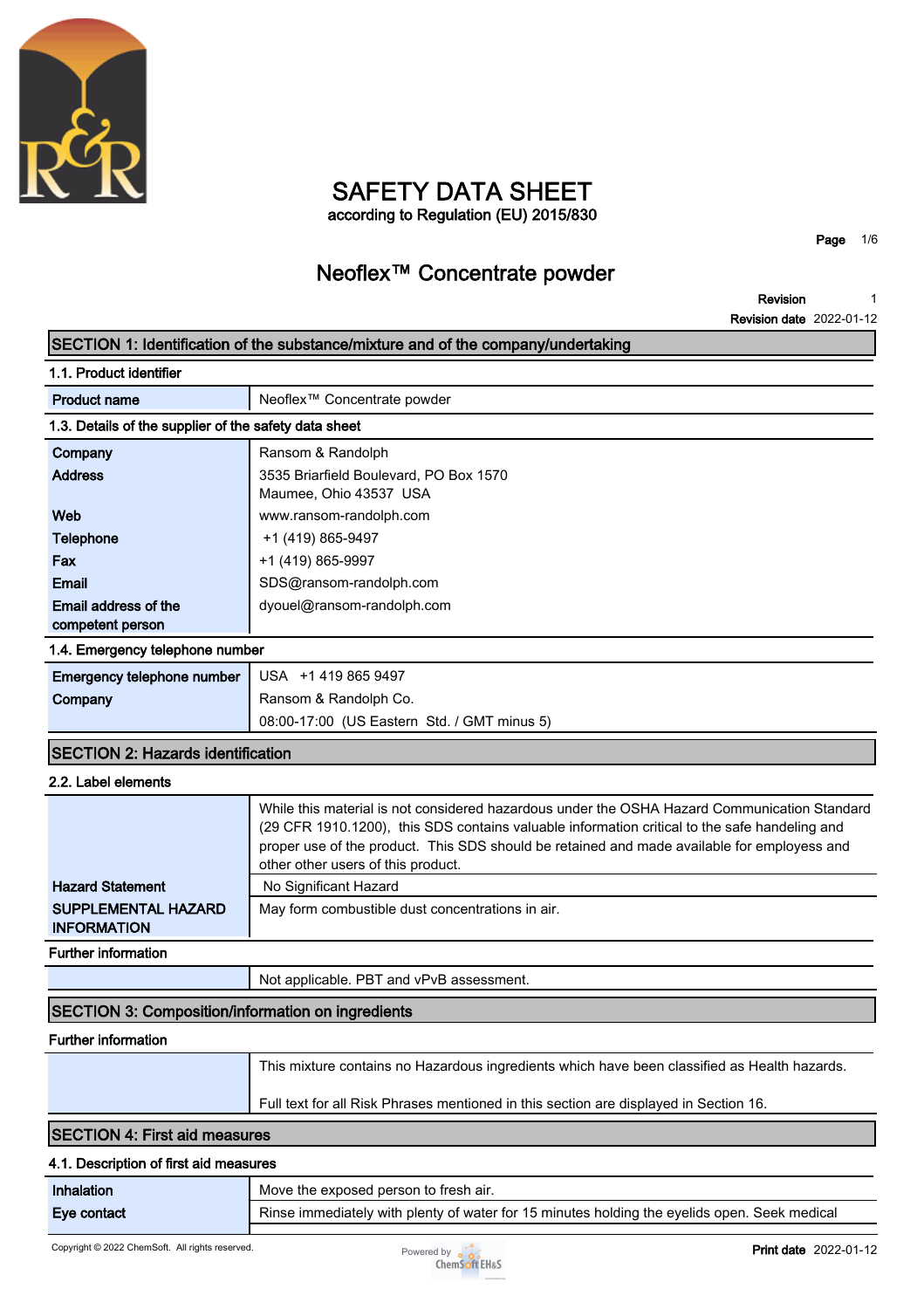# **Neoflex™ Concentrate powder**

**Revision date 2022-01-12**

| 4.1. Description of first aid measures                            |                                                                                                                                                                                                |
|-------------------------------------------------------------------|------------------------------------------------------------------------------------------------------------------------------------------------------------------------------------------------|
|                                                                   |                                                                                                                                                                                                |
| <b>Skin contact</b>                                               | attention if irritation or symptoms persist.<br>Wash off immediately with plenty of soap and water. Remove contaminated clothing. Seek medical<br>attention if irritation or symptoms persist. |
| Ingestion                                                         | DO NOT INDUCE VOMITING. Seek medical attention if irritation or symptoms persist.                                                                                                              |
|                                                                   | 4.2. Most important symptoms and effects, both acute and delayed                                                                                                                               |
| Inhalation                                                        | Inhalation may cause coughing, tightness of the chest and irritation of the respiratory system.                                                                                                |
| Eye contact                                                       | May cause irritation to eyes.                                                                                                                                                                  |
| <b>Skin contact</b>                                               | May cause irritation to skin.                                                                                                                                                                  |
| Ingestion                                                         | May cause irritation to mucous membranes.                                                                                                                                                      |
|                                                                   | 4.3. Indication of any immediate medical attention and special treatment needed                                                                                                                |
|                                                                   | Seek medical attention if irritation or symptoms persist.                                                                                                                                      |
| <b>SECTION 5: Firefighting measures</b>                           |                                                                                                                                                                                                |
|                                                                   |                                                                                                                                                                                                |
| 5.1. Extinguishing media                                          |                                                                                                                                                                                                |
|                                                                   | Use extinguishing media appropriate to the surrounding fire conditions. Carbon dioxide (CO2). Dry<br>chemical. Water spray.                                                                    |
| 5.2. Special hazards arising from the substance or mixture        |                                                                                                                                                                                                |
|                                                                   | Burning produces irritating, toxic and obnoxious fumes.                                                                                                                                        |
|                                                                   | May form combustible dust concentrations in air.                                                                                                                                               |
| 5.3. Advice for firefighters                                      |                                                                                                                                                                                                |
|                                                                   | Wear suitable respiratory equipment when necessary.                                                                                                                                            |
| <b>SECTION 6: Accidental release measures</b>                     |                                                                                                                                                                                                |
|                                                                   | 6.1. Personal precautions, protective equipment and emergency procedures                                                                                                                       |
|                                                                   | Ensure adequate ventilation of the working area.                                                                                                                                               |
|                                                                   |                                                                                                                                                                                                |
|                                                                   | Avoid sparks, flames, heat and sources of ignition.                                                                                                                                            |
| 6.2. Environmental precautions                                    |                                                                                                                                                                                                |
|                                                                   | Do not allow product to enter drains. Prevent further spillage if safe.                                                                                                                        |
| 6.3. Methods and material for containment and cleaning up         |                                                                                                                                                                                                |
|                                                                   | Avoid raising dust.                                                                                                                                                                            |
|                                                                   | Transfer to suitable, labelled containers for disposal.                                                                                                                                        |
|                                                                   |                                                                                                                                                                                                |
|                                                                   | Clean spillage area thoroughly with plenty of water.                                                                                                                                           |
| 6.4. Reference to other sections                                  |                                                                                                                                                                                                |
|                                                                   | See section [2, 8 & 13] for further information.                                                                                                                                               |
| <b>SECTION 7: Handling and storage</b>                            |                                                                                                                                                                                                |
| 7.1. Precautions for safe handling                                |                                                                                                                                                                                                |
|                                                                   | Avoid raising dust. Avoid sparks, flames, heat and sources of ignition.                                                                                                                        |
|                                                                   | Avoid contact with eyes and skin. Ensure adequate ventilation of the working area. Adopt best                                                                                                  |
|                                                                   | Manual Handling considerations when handling, carrying and dispensing. Wash hands after<br>handling the product.                                                                               |
| 7.2. Conditions for safe storage, including any incompatibilities |                                                                                                                                                                                                |
|                                                                   | Keep in a cool, dry, well ventilated area. Keep containers tightly closed. Store in correctly labelled                                                                                         |
|                                                                   |                                                                                                                                                                                                |

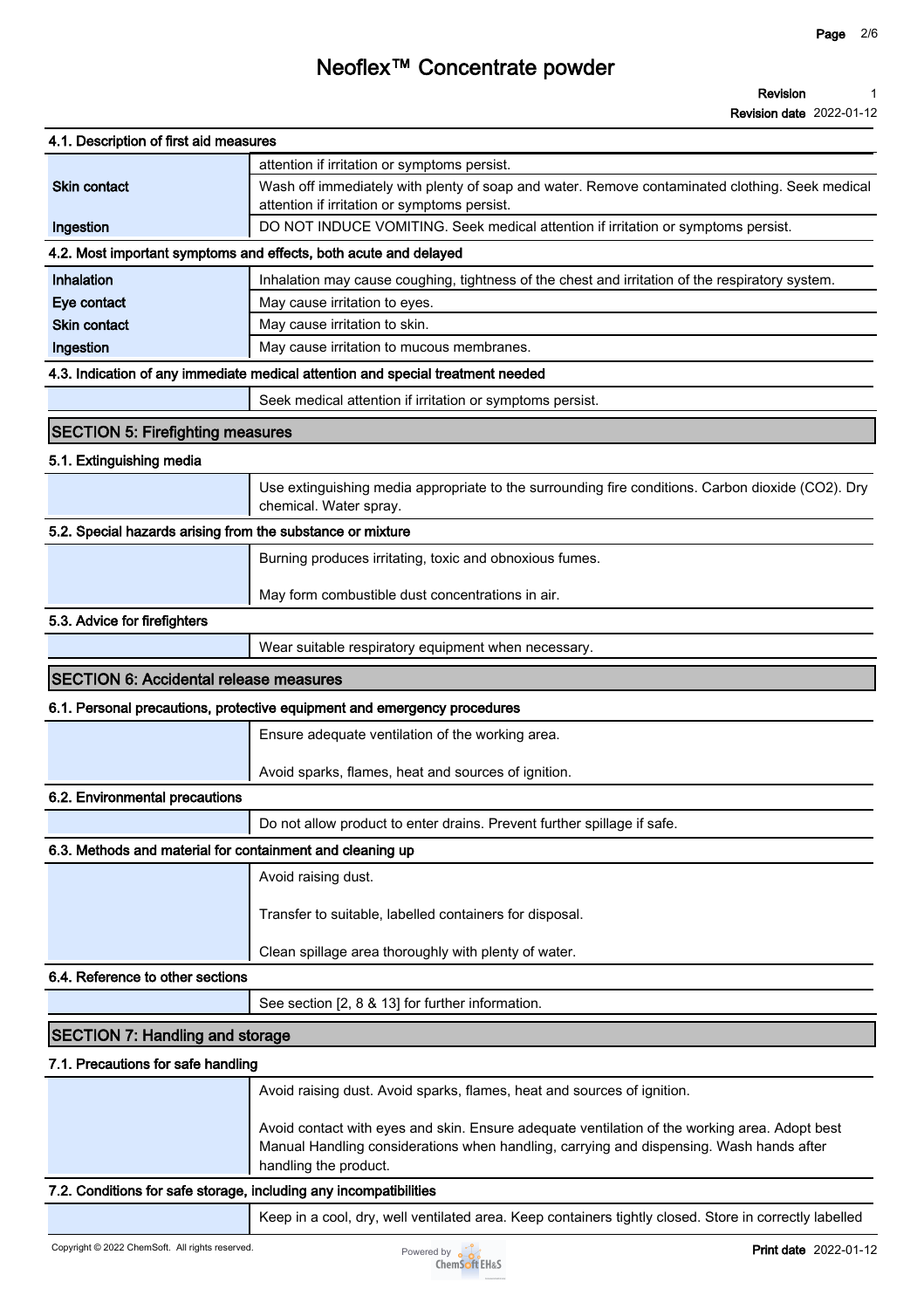**1**

**Revision**

# **Neoflex™ Concentrate powder**

|                                                                   | <b>Revision date</b> 2022-01-12                       |
|-------------------------------------------------------------------|-------------------------------------------------------|
| 7.2. Conditions for safe storage, including any incompatibilities |                                                       |
|                                                                   | containers.                                           |
| 7.3. Specific end use(s)                                          |                                                       |
|                                                                   | Dental Labs.                                          |
| <b>SECTION 8: Exposure controls/personal protection</b>           |                                                       |
| 8.2. Exposure controls                                            |                                                       |
|                                                                   |                                                       |
| 8.2.1. Appropriate engineering<br>controls                        | Ensure adequate ventilation of the working area.      |
| 8.2.2. Individual protection<br>measures                          | Wear protective clothing.                             |
| Eye / face protection                                             | In case of splashing, wear:. Approved safety goggles. |
| Skin protection -                                                 | Chemical resistant gloves (PVC).                      |
| Handprotection                                                    |                                                       |

#### **SECTION 9: Physical and chemical properties**

#### **9.1. Information on basic physical and chemical properties**

| <b>Appearance</b> Dust<br><b>Colour</b> Light brown<br><b>Odour</b>   Odourless/Pleasant<br>Odour threshold   Not applicable.<br>$pH$ = 6 - 8<br><b>Melting point</b> $\approx 1060$ °C<br>Freezing Point   No data available<br>Initial boiling point $\vert$ > 1670 °C<br><b>Flash point</b> Not determined<br>Evaporation rate   Not applicable.<br>Flammability (solid, gas) Not applicable.<br>Vapour pressure   No data available<br>Vapour density   Not applicable.<br>Relative density $\blacktriangleright$ 1 (H2O = 1 @ 20 °C)<br>Water solubility No data available<br>Fat Solubility Not applicable.<br><b>Partition coefficient</b> No data available<br>Autoignition temperature   Not applicable.<br>Viscosity   Not applicable.<br><b>Explosive properties</b> Not applicable.<br><b>Solubility</b> $\parallel$ = Soluble in water |  |
|-----------------------------------------------------------------------------------------------------------------------------------------------------------------------------------------------------------------------------------------------------------------------------------------------------------------------------------------------------------------------------------------------------------------------------------------------------------------------------------------------------------------------------------------------------------------------------------------------------------------------------------------------------------------------------------------------------------------------------------------------------------------------------------------------------------------------------------------------------|--|
|                                                                                                                                                                                                                                                                                                                                                                                                                                                                                                                                                                                                                                                                                                                                                                                                                                                     |  |
|                                                                                                                                                                                                                                                                                                                                                                                                                                                                                                                                                                                                                                                                                                                                                                                                                                                     |  |
|                                                                                                                                                                                                                                                                                                                                                                                                                                                                                                                                                                                                                                                                                                                                                                                                                                                     |  |
|                                                                                                                                                                                                                                                                                                                                                                                                                                                                                                                                                                                                                                                                                                                                                                                                                                                     |  |
|                                                                                                                                                                                                                                                                                                                                                                                                                                                                                                                                                                                                                                                                                                                                                                                                                                                     |  |
|                                                                                                                                                                                                                                                                                                                                                                                                                                                                                                                                                                                                                                                                                                                                                                                                                                                     |  |
|                                                                                                                                                                                                                                                                                                                                                                                                                                                                                                                                                                                                                                                                                                                                                                                                                                                     |  |
|                                                                                                                                                                                                                                                                                                                                                                                                                                                                                                                                                                                                                                                                                                                                                                                                                                                     |  |
|                                                                                                                                                                                                                                                                                                                                                                                                                                                                                                                                                                                                                                                                                                                                                                                                                                                     |  |
|                                                                                                                                                                                                                                                                                                                                                                                                                                                                                                                                                                                                                                                                                                                                                                                                                                                     |  |
|                                                                                                                                                                                                                                                                                                                                                                                                                                                                                                                                                                                                                                                                                                                                                                                                                                                     |  |
|                                                                                                                                                                                                                                                                                                                                                                                                                                                                                                                                                                                                                                                                                                                                                                                                                                                     |  |
|                                                                                                                                                                                                                                                                                                                                                                                                                                                                                                                                                                                                                                                                                                                                                                                                                                                     |  |
|                                                                                                                                                                                                                                                                                                                                                                                                                                                                                                                                                                                                                                                                                                                                                                                                                                                     |  |
|                                                                                                                                                                                                                                                                                                                                                                                                                                                                                                                                                                                                                                                                                                                                                                                                                                                     |  |
|                                                                                                                                                                                                                                                                                                                                                                                                                                                                                                                                                                                                                                                                                                                                                                                                                                                     |  |
|                                                                                                                                                                                                                                                                                                                                                                                                                                                                                                                                                                                                                                                                                                                                                                                                                                                     |  |
|                                                                                                                                                                                                                                                                                                                                                                                                                                                                                                                                                                                                                                                                                                                                                                                                                                                     |  |
|                                                                                                                                                                                                                                                                                                                                                                                                                                                                                                                                                                                                                                                                                                                                                                                                                                                     |  |
|                                                                                                                                                                                                                                                                                                                                                                                                                                                                                                                                                                                                                                                                                                                                                                                                                                                     |  |
|                                                                                                                                                                                                                                                                                                                                                                                                                                                                                                                                                                                                                                                                                                                                                                                                                                                     |  |

#### **9.2. Other information**

|                                       | <b>Conductivity</b> Not applicable. |
|---------------------------------------|-------------------------------------|
| Surface tension Not applicable.       |                                     |
|                                       | Gas group Not applicable.           |
| Benzene Content   Not applicable.     |                                     |
|                                       | Lead content   Not applicable.      |
| VOC (Volatile organic Not applicable. |                                     |
| compounds)                            |                                     |

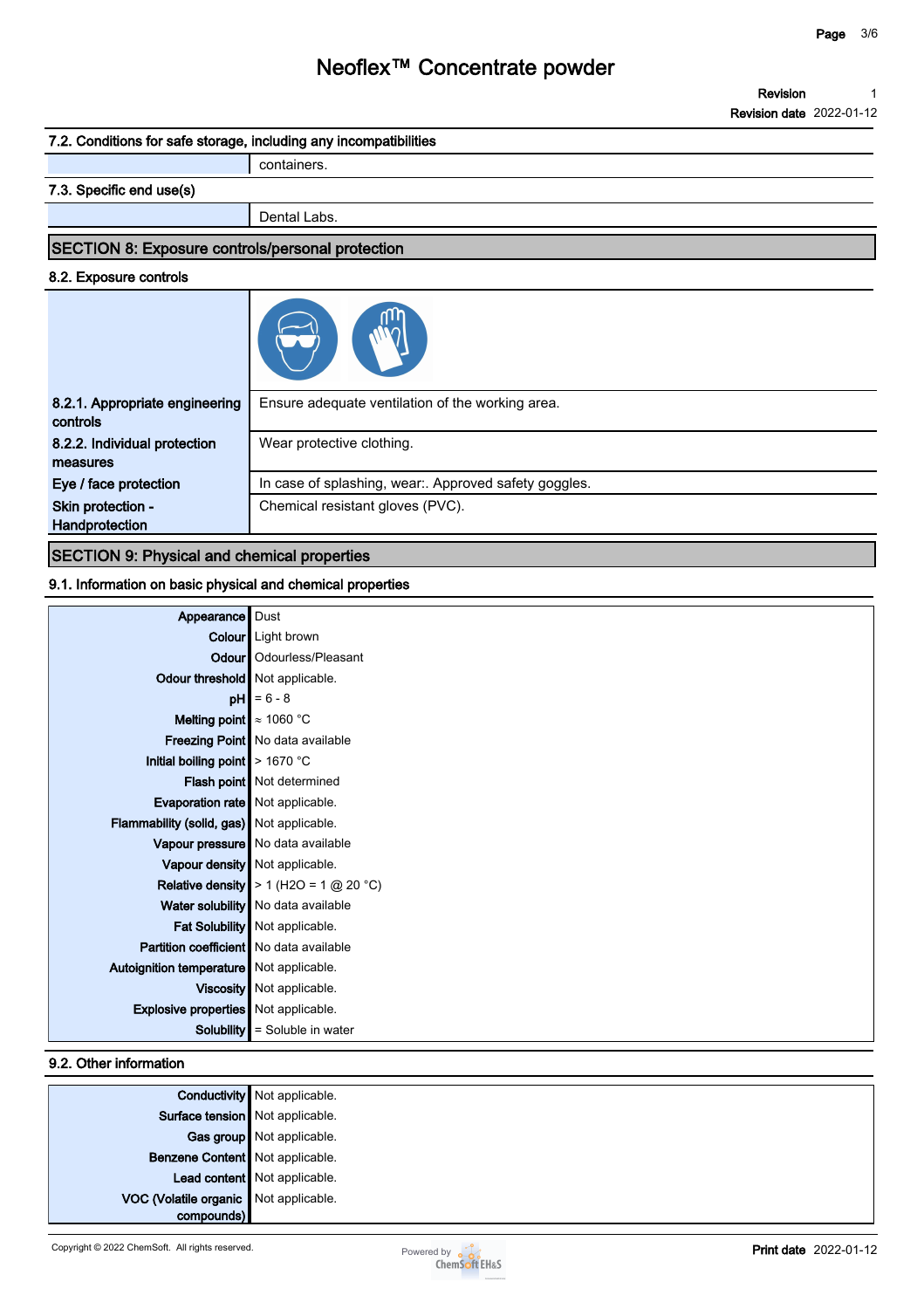**1**

**Revision**

# **Neoflex™ Concentrate powder**

|                                              | <b>Revision date 2022-01-12</b>                                                                                                   |
|----------------------------------------------|-----------------------------------------------------------------------------------------------------------------------------------|
| <b>SECTION 10: Stability and reactivity</b>  |                                                                                                                                   |
| 10.1. Reactivity                             |                                                                                                                                   |
|                                              | Stable under normal conditions.                                                                                                   |
| 10.2. Chemical stability                     |                                                                                                                                   |
|                                              | Stable under normal conditions.                                                                                                   |
| 10.3. Possibility of hazardous reactions     |                                                                                                                                   |
|                                              |                                                                                                                                   |
|                                              | No Significant Hazard.                                                                                                            |
| 10.4. Conditions to avoid                    |                                                                                                                                   |
|                                              | Avoid raising dust. Heat, sparks and open flames.                                                                                 |
| 10.5. Incompatible materials                 |                                                                                                                                   |
|                                              | Oxidising agents.                                                                                                                 |
| 10.6. Hazardous decomposition products       |                                                                                                                                   |
|                                              | Carbon dioxide (CO2). Carbon oxides.                                                                                              |
|                                              |                                                                                                                                   |
| <b>SECTION 11: Toxicological information</b> |                                                                                                                                   |
| 11.1. Information on toxicological effects   |                                                                                                                                   |
| <b>Acute toxicity</b>                        | Based on available data, the classification criteria are not met. Ingestion may cause nausea and<br>vomiting.                     |
| Skin corrosion/irritation                    | Based on available data, the classification criteria are not met. May cause irritation to skin.                                   |
| Serious eye damage/irritation                | Based on available data, the classification criteria are not met. Eyes: Contact may cause irritation<br>with redness and tearing. |
| Respiratory or skin                          | Based on available data, the classification criteria are not met. Inhalation may cause coughing,                                  |
| sensitisation                                | tightness of the chest and irritation of the respiratory system.                                                                  |
| Germ cell mutagenicity                       | Based on available data, the classification criteria are not met.                                                                 |
| Carcinogenicity                              | Based on available data, the classification criteria are not met.                                                                 |
| Reproductive toxicity                        | Based on available data, the classification criteria are not met.                                                                 |
| <b>STOT-single exposure</b>                  | Based on available data, the classification criteria are not met.                                                                 |
| STOT-repeated exposure                       | Based on available data, the classification criteria are not met.                                                                 |
| <b>Aspiration hazard</b>                     | Based on available data, the classification criteria are not met.                                                                 |
| Repeated or prolonged<br>exposure            | Based on available data, the classification criteria are not met.                                                                 |
| 11.1.4. Toxicological Information            |                                                                                                                                   |
|                                              |                                                                                                                                   |
| Neoflex <sup>™</sup> Concentrate powder      | Oral Rat LD50: 11 g/kg                                                                                                            |
| <b>SECTION 12: Ecological information</b>    |                                                                                                                                   |
| 12.1. Toxicity                               |                                                                                                                                   |
|                                              | No data available                                                                                                                 |
| 12.2. Persistence and degradability          |                                                                                                                                   |
|                                              | No data is available on this product.                                                                                             |
| 12.3. Bioaccumulative potential              |                                                                                                                                   |
|                                              |                                                                                                                                   |
|                                              | not expected to bio-accumulate.                                                                                                   |
| <b>Partition coefficient</b>                 |                                                                                                                                   |
|                                              |                                                                                                                                   |
|                                              | Neoflex <sup>™</sup> Concentrate powder No data available                                                                         |

**12.4. Mobility in soil**

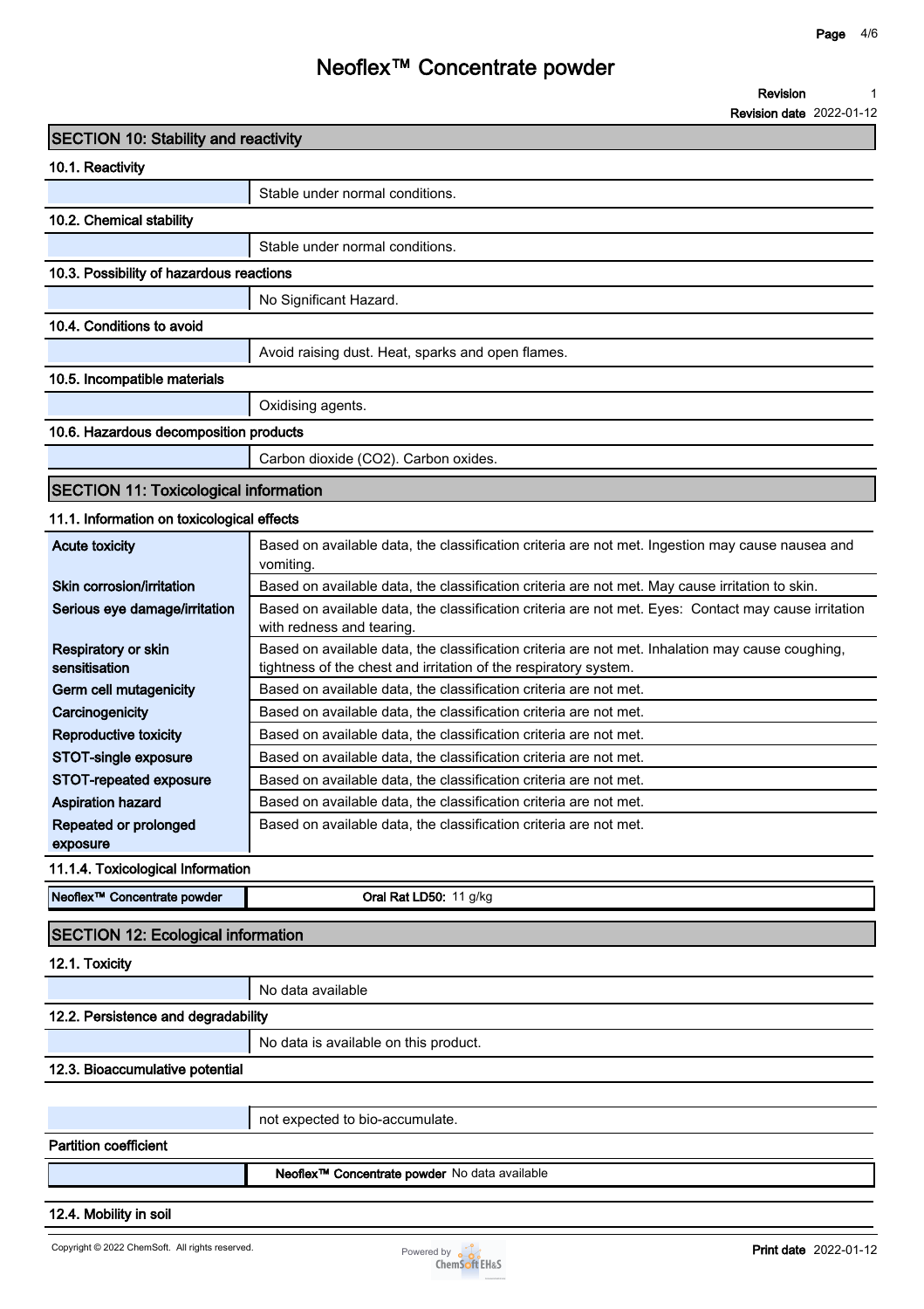**Revision 1**

|                                            | <b>Revision date 2022-01-12</b>                                                                                                                                                     |
|--------------------------------------------|-------------------------------------------------------------------------------------------------------------------------------------------------------------------------------------|
| 12.4. Mobility in soil                     |                                                                                                                                                                                     |
|                                            | No data is available on this product.                                                                                                                                               |
| 12.5. Results of PBT and vPvB assessment   |                                                                                                                                                                                     |
|                                            | No data is available on this product.                                                                                                                                               |
| <b>SECTION 13: Disposal considerations</b> |                                                                                                                                                                                     |
| <b>General information</b>                 |                                                                                                                                                                                     |
|                                            | Dispose of in compliance with all local and national regulations.                                                                                                                   |
| <b>SECTION 14: Transport information</b>   |                                                                                                                                                                                     |
| 14.1. UN number                            |                                                                                                                                                                                     |
|                                            | The product is not classified as dangerous for carriage.                                                                                                                            |
| 14.2. UN proper shipping name              |                                                                                                                                                                                     |
|                                            | The product is not classified as dangerous for carriage.                                                                                                                            |
| 14.3. Transport hazard class(es)           |                                                                                                                                                                                     |
|                                            | The product is not classified as dangerous for carriage.                                                                                                                            |
| 14.4. Packing group                        |                                                                                                                                                                                     |
|                                            | The product is not classified as dangerous for carriage.                                                                                                                            |
| 14.5. Environmental hazards                |                                                                                                                                                                                     |
|                                            | The product is not classified as dangerous for carriage.                                                                                                                            |
| 14.6. Special precautions for user         |                                                                                                                                                                                     |
|                                            | The product is not classified as dangerous for carriage.                                                                                                                            |
|                                            | 14.7. Transport in bulk according to Annex II of MARPOL 73/78 and the IBC Code                                                                                                      |
|                                            | The product is not classified as dangerous for carriage.                                                                                                                            |
| <b>Further information</b>                 |                                                                                                                                                                                     |
|                                            | The product is not classified as dangerous for carriage.                                                                                                                            |
| <b>SECTION 15: Regulatory information</b>  |                                                                                                                                                                                     |
|                                            | 15.1. Safety, health and environmental regulations/legislation specific for the substance or mixture                                                                                |
| <b>Regulations</b>                         | U.S. FEDERAL REGULATIONS: Neoflex Concentrate powder.                                                                                                                               |
|                                            | CERCLA 103 Reportable Quantity: none                                                                                                                                                |
|                                            | SARA TITLE III:<br>Hazard Category For Section 311/312: see Section 2                                                                                                               |
|                                            | Section 313 Toxic Chemicals: This product contains the following chemicals subject to Annual<br>Release Reporting Requirements Under SARA Title III, Section 313 (40 CFR 372): none |
|                                            | Section 302 Extremely Hazardous Substances (TPQ): None                                                                                                                              |
|                                            | EPA Toxic Substances Control Act (TSCA) Status: All of the components of this product are listed<br>on the TSCA inventory.                                                          |
|                                            | <b>U.S. STATE REGULATIONS</b><br>California Proposition 65: none.                                                                                                                   |
| 15.2. Chemical safety assessment           |                                                                                                                                                                                     |

**No data is available on this product.**